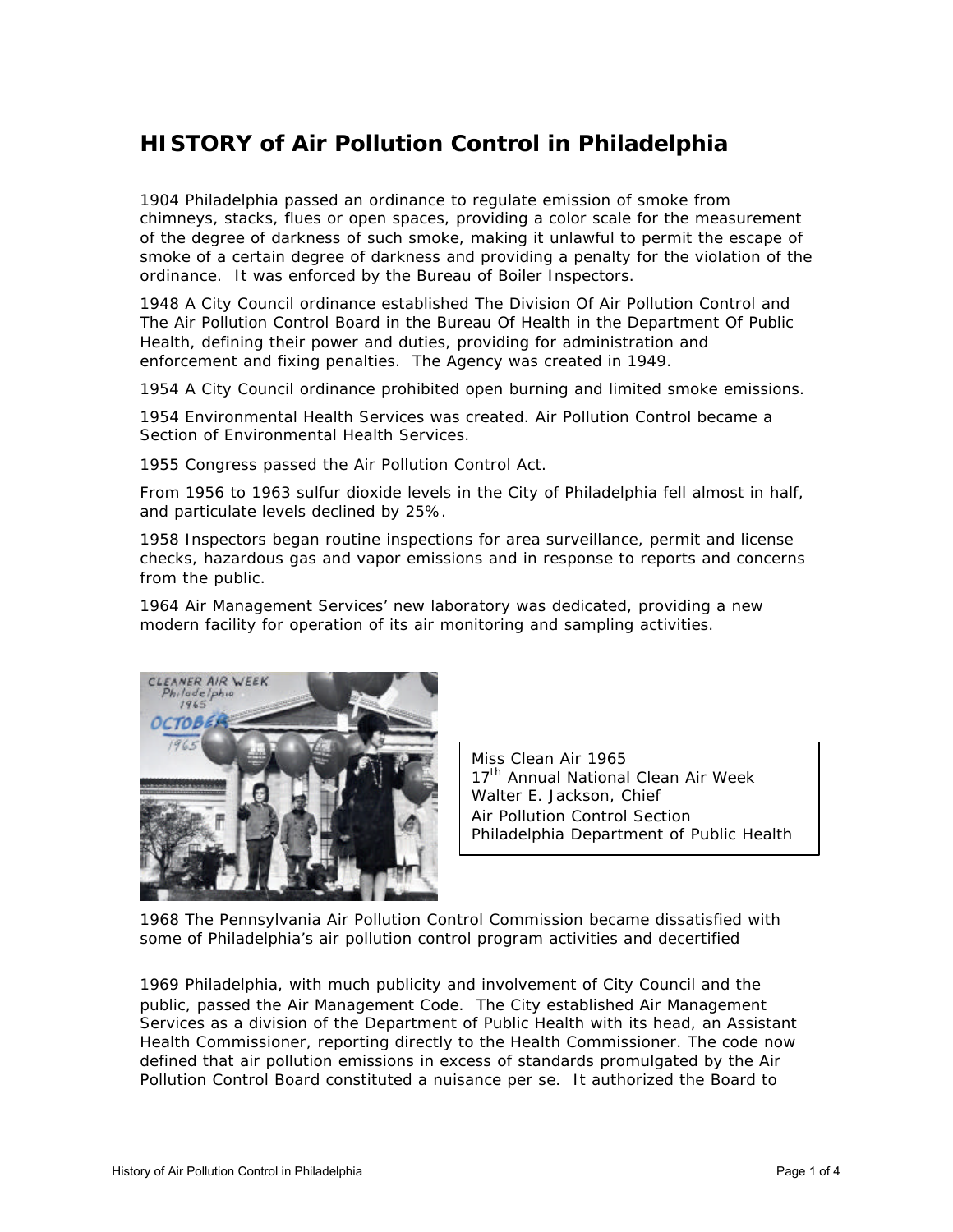establish air quality objectives and to achieve these goals through the enforcement of regulations. Philadelphia's air pollution control program was back in business.

From 1969 to 1971 931 incinerators closed down or were sealed during implementation of the new regulations. Peco (Philadelphia Electric Company) reduced sulfur emissions by 61% and particulate emissions by 86%.

1967 The U.S. Clean Air Act Amendment converted criteria pollutant levels into requirements.

1970 Air Management Services established a city-wide network of air monitoring stations, and began a comprehensive program to reduce particulates, sulfur dioxide, and hydrocarbon emissions. Detailed engineering surveys were made of companies throughout the city, compliance schedules were negotiated, air pollution inspectors patrolled the city looking for violations and responding to complaints and recalcitrant polluters were taken to court.



1975 Dedication of Franklin Institute Air Monitoring Station. The exhibit remains, and was updated in 2000.

- 1970 Congress passed the Clean Air Act Amendments.
- 1971 The first annual Earth Day was celebrated.
- 1971 Philadelphia's Asbestos Control Regulations were written.



1975 Assistant Health Commissioner William Reilly showing Philadelphia's improving air quality

1975 Philadelphia took responsibility for the implementation of the US EPA National Emission Standard for Hazardous Air Pollutants (NESHAP) for asbestos.

1976 Noise and Vibration control were added to the Air Pollution Control Program.

1978 The sulfur content of heating oil was limited to .2% in Philadelphia.

1980 The Philadelphia Board of Health adopted Noise Regulations.

1981 Philadelphia banned coal burning for heating and cooking.

1981 Philadelphia adopted Air Quality Guidelines for 99 toxic air pollutants.

1987 the Asbestos Control Program was added to Air Management Services.

1989 Asbestos Control Regulations were adopted by the Board of Health.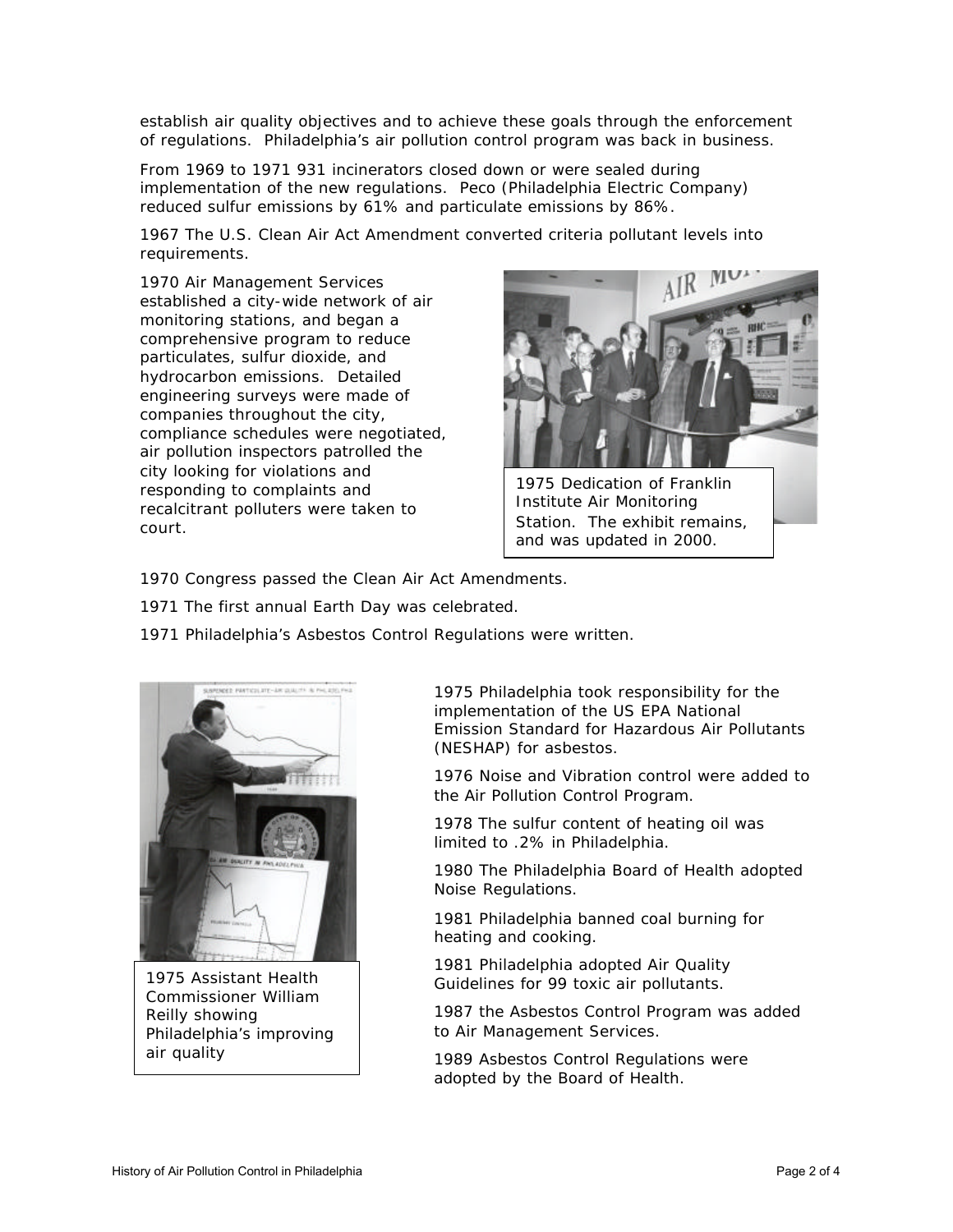1990 Clean Air Act Amendments of 1990 were passed, providing a major overhaul of the Federal air quality regulations, including creation of the Title V section requiring unified permitting of air pollution from major facilities.

1991 The Commonwealth of PA implemented requirements to certify individuals in asbestos occupations and state notification prior to the start of asbestos projects.

1996 Autobody refinishing regulations were adopted.



## **City Hall, Then & Now**

Using today's standards, in 1962 (left), over half of all days would have been considered to have unhealthful air quality. In 2000 (right) there was only one unhealthful air quality day.



### *ESTIMATED EMISSIONS AND PERCENTAGE REDUCTION FROM ALL SOUCES*

| (excludes natural sources) *                                    |              |               |                  |
|-----------------------------------------------------------------|--------------|---------------|------------------|
| <b>Pollutant</b>                                                | 1966         | 1996          | Percent          |
|                                                                 |              |               | <b>Reduction</b> |
| <b>Sulfur Dioxide</b>                                           | 262,000 tons | $16,000$ tons | 94%              |
| Particulate                                                     | 80,000 tons  | 5,900 tons    | 93%              |
| Nitrogen Oxides                                                 | 96,000 tons  | 42,000 tons   | 56%              |
| Carbon Monoxide                                                 | 550,000 tons | 215,000 tons  | 61%              |
| Volatile Organic                                                | 127,000 tons | 55,600 tons   | 56%              |
| Compounds<br>  History of Air Pollution Control in Philadelphia |              |               |                  |
|                                                                 |              |               | Page 3 of 4      |